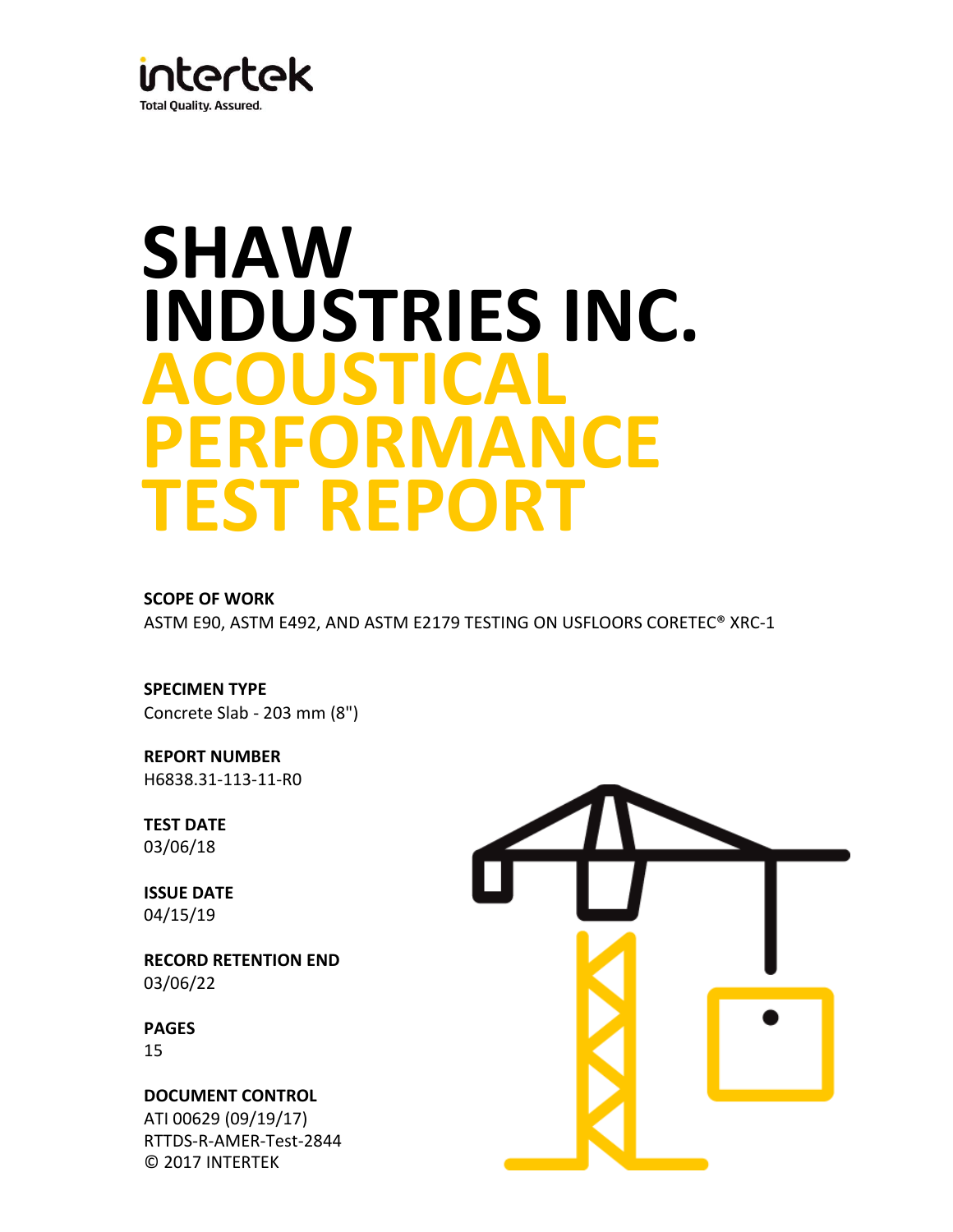

Facsimile: 717-764-4129 Telephone: 717-764-7700 www.intertek.com/building

## **TEST REPORT FOR SHAW INDUSTRIES INC.**

Report No.: H6838.31-113-11-R0 Date: 04/15/19

# **REPORT ISSUED TO**

**SHAW INDUSTRIES INC.** 616 East Walnut Avenue Dalton, Georgia 30721

# **SECTION 1**

#### **SCOPE**

Intertek Building & Construction (B&C) was contracted by Shaw Industries Inc. to perform testing in accordance with ASTM E90, ASTM E492, AND ASTM E2179 on USFloors COREtec® XRC-1. Results obtained are tested values and were secured by using the designated test method(s). Testing was conducted in the VT test chambers at Intertek B&C located in York, Pennsylvania.

This report does not constitute certification of this product nor an opinion or endorsement by this laboratory.

# **SECTION 2**

## **SUMMARY OF TEST RESULTS**

| <b>DATA FILE NO.</b> | H6838.10                            |
|----------------------|-------------------------------------|
| SERIES/MODEL:        | USFloors COREtec <sup>®</sup> XRC-1 |
| <b>STC</b>           | 53                                  |
| <b>IIC</b>           | 53                                  |

| <b>COMPLETED BY:</b> | Daniel B. Mohler                   | <b>COMPLETED BY:</b> | Jordan Strybos                                     |
|----------------------|------------------------------------|----------------------|----------------------------------------------------|
|                      | Project Lead - Acoustical          |                      | Project Manager - Acoustical                       |
| <b>TITLE:</b>        | <b>Testing</b>                     | <b>TITLE:</b>        | <b>Testing</b>                                     |
| <b>SIGNATURE:</b>    | Digitally Signed by: Daniel Mohler | <b>SIGNATURE:</b>    | $\Delta\mu$<br>Digitally Signed by: Jordan Strybos |
| <b>DATE:</b>         | 04/15/19                           | <b>DATE:</b>         | 04/15/19                                           |

This report is for the exclusive use of Intertek's Client and is provided pursuant to the agreement between Intertek and its Client. Intertek's responsibility and liability are limited to the terms and conditions of the agreement. Intertek assumes no liability to any party, other than to the Client in accordance with the agreement, for any loss, expense or damage occasioned by the use of this report. Only the Client is authorized to permit copying or distribution of this report and then only in its entirety. Any use of the Intertek name or one of its marks for the sale or advertisement of ACCREDITED the tested material, product or service must first be approved in writing by Intertek. The observations and test results in this report are relevant only to the sample(s) tested. This report by itself does not imply that the material, product, or service is or has ever been under an Intertek certification program.



Testing<br>Laboratory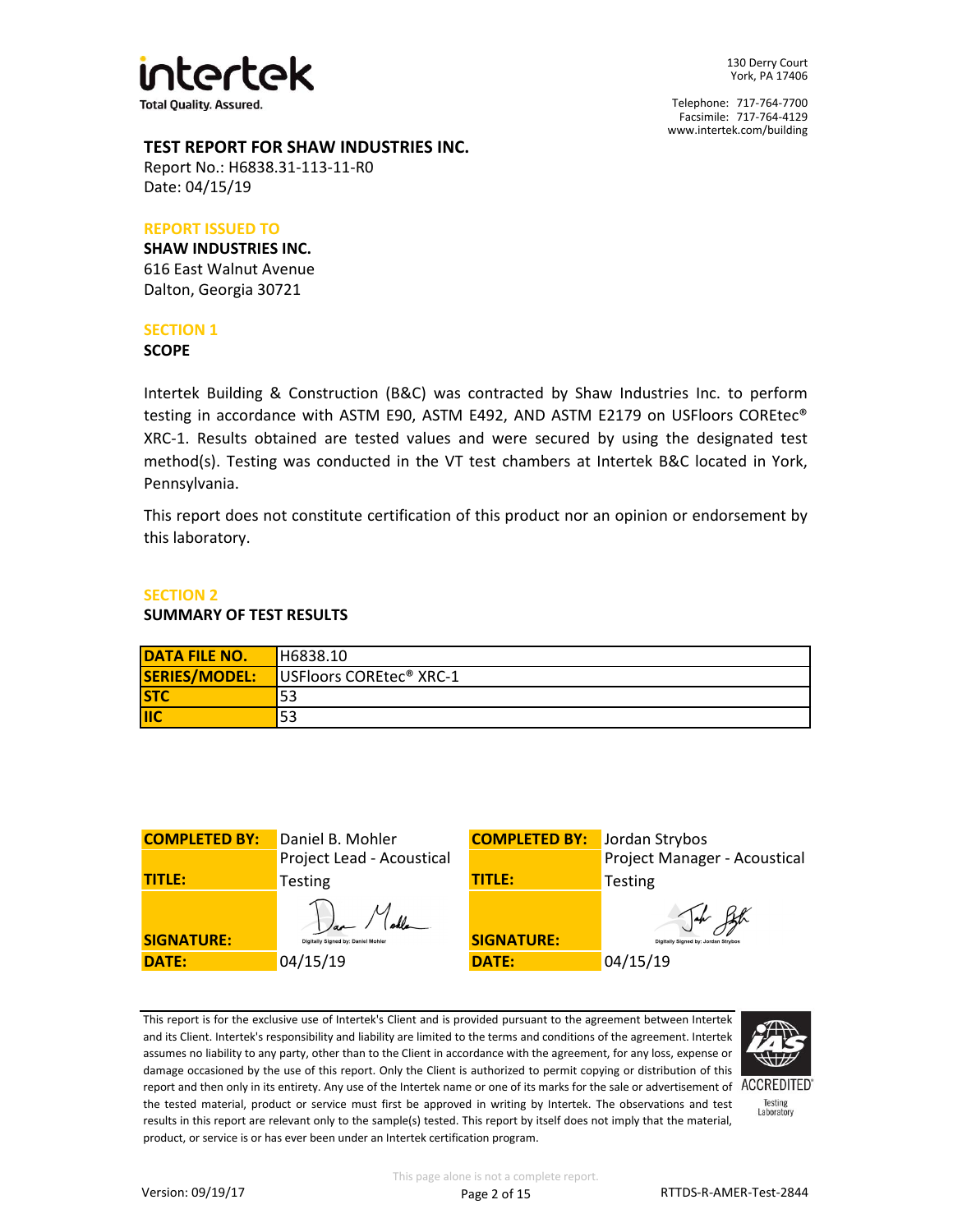

# **TEST REPORT FOR SHAW INDUSTRIES INC.**

Report No.: H6838.31-113-11-R0 Date: 04/15/19

# **SECTION 3 TEST METHODS**

The specimen was evaluated in accordance with the following:

**ASTM E90-09 (2016)**, *Standard Test Method for Laboratory Measurement of Airborne Sound Transmission Loss of Building Partitions*

**ASTM E413-16**, *Classification for Rating Sound Insulation*

*Impact Sound Transmission Through Floor-Ceiling Assemblies Using the Tapping*  **ASTM E492-09(2016)e1**, *Standard Test Method for Laboratory Measurement of Machine*

**ASTM E2179-03(2016),** *Standard Test Method for Laboratory Measurement of the Effectiveness of Floor Coverings in Reducing Impact Sound Transmission Through Concrete Floors*

**ASTM E989-06 (2012)**, *Classification for Determination of Impact Insulation Class (IIC)*

**ASTM E2235-04 (2012)**, *Standard Test Method for Determination of Decay Rates for Use in Sound Insulation Test Methods*

# **SECTION 4**

# **MATERIAL SOURCE/INSTALLATION**

The full test specimen was assembled on the day of testing by B&C. All materials provided by the client were installed on an existing B&C assembly (Concrete Slab - 203 mm (8")) utilizing B&C-supplied materials. The assembly was installed in a steel test frame which was installed into the opening between the source and receive rooms in the test chamber. The test frame was isolated from the structure with dense neoprene gasket.

The total weight of the floor/ceiling assembly was 5449.9 kg / 12015 lbs. B&C will store samples of the test specimen for four years. Photographs of the test specimen are included in the report. A drawing of the test specimen is included in the report.

B&C will service this report for the entire test record retention period. Test records, such as detailed drawings, datasheets, representative samples of test specimens, or other pertinent project documentation, will be retained by B&C for the entire test record retention period.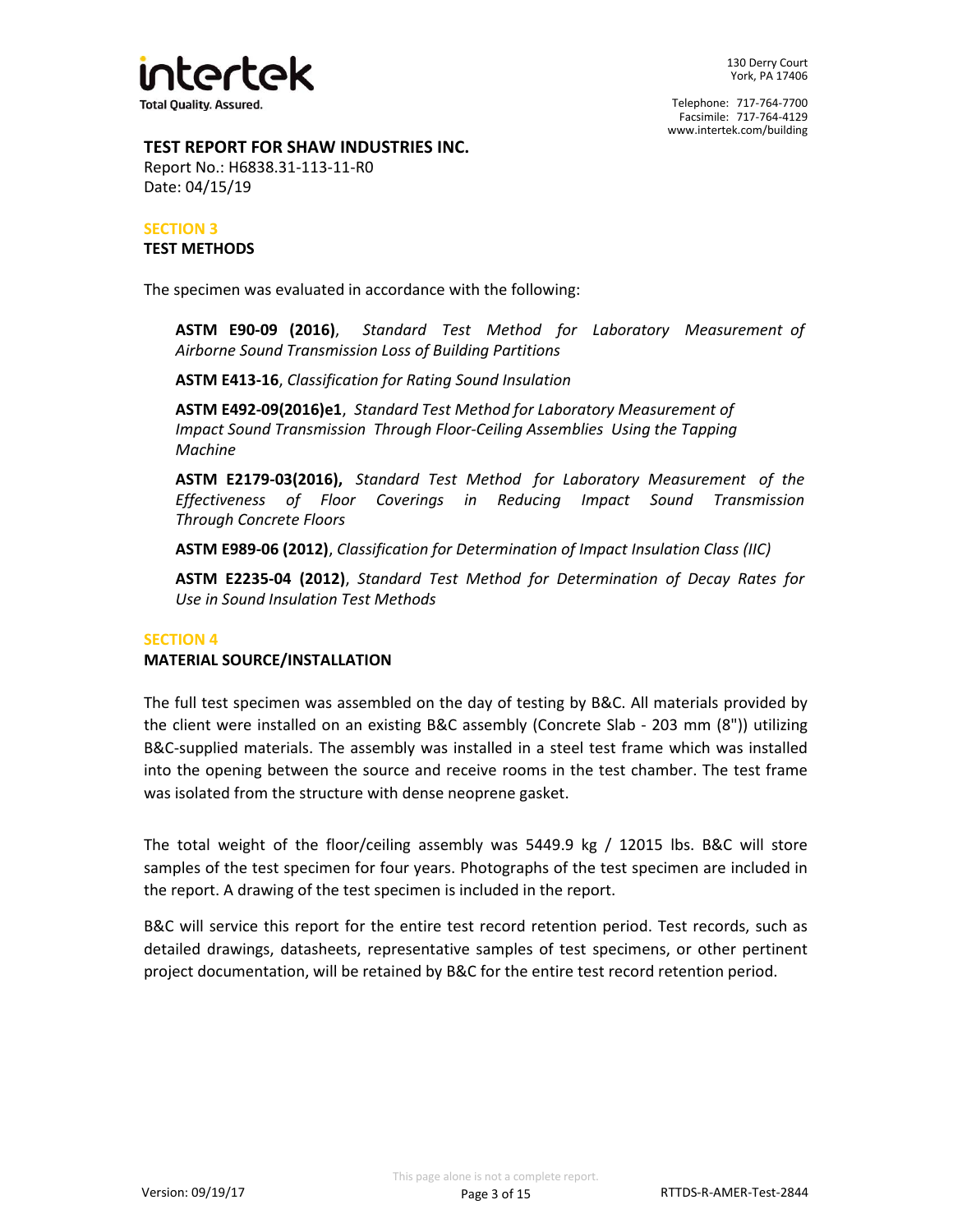

Facsimile: 717-764-4129 Telephone: 717-764-7700 www.intertek.com/building

# **TEST REPORT FOR SHAW INDUSTRIES INC.**

Report No.: H6838.31-113-11-R0 Date: 04/15/19

# **SECTION 5**

# **EQUIPMENT**

| <b>INSTRUMENT</b>                      | <b>MANUFACTURER</b>         | <b>MODEL</b>          | <b>DESCRIPTION</b>                      | <b>ASSET#</b> | <b>CAL DATE</b> |        |
|----------------------------------------|-----------------------------|-----------------------|-----------------------------------------|---------------|-----------------|--------|
| Data Acquisition Unit                  | <b>National Instruments</b> | PXI-4462              | Data Acquisition Card                   | 63763-5       | 06/16           | $\ast$ |
| Data Acquisition Unit                  | National Instruments        | PXI-4462              | Data Acquisition Card                   | 65124         | 06/16           | $\ast$ |
| Data Acquisition Unit                  | <b>National Instruments</b> | PXI-4462              | Data Acquisition Card                   | 63763-1       | 06/16           | $\ast$ |
| Microphone Calibrator                  | <b>Norsonic</b>             | Nor1251               | <b>Acoustical Calibrator</b>            | 65105         | 03/17           |        |
| Receive Room Microphone                | <b>PCB Piezotronics</b>     | 378C20                | Microphone and Preamplifier             | INT01089      | 05/17           |        |
| Receive Room Microphone                | <b>PCB Piezotronics</b>     | 378B20                | Microphone and Preamplifier             | 65586         | 05/17           |        |
| Receive Room Microphone                | <b>PCB Piezotronics</b>     | 378B20                | Microphone and Preamplifier             | 65969         | 05/17           |        |
| Receive Room Microphone                | <b>PCB Piezotronics</b>     | 378B20                | Microphone and Preamplifier             | 63746         | 09/17           |        |
| Receive Room Microphone                | <b>PCB Piezotronics</b>     | 378B20                | Microphone and Preamplifier             | 65968         | 05/17           |        |
| Receive Room Environmental             |                             | T7510                 | Temperature and Humidity                | 63810         | 10/17           |        |
| Indicator                              | Comet                       |                       | Transmitter                             | 63811         | 10/17           |        |
| Source Room Microphone                 | <b>PCB Piezotronics</b>     | 378C20                | Microphone and Preamplifier             | INT01009      | 04/17           |        |
| Source Room Microphone                 | <b>PCB Piezotronics</b>     | 378C20                | Microphone and Preamplifier             | 63739         | 04/17           |        |
| Source Room Microphone                 | <b>PCB Piezotronics</b>     | 378C20                | Microphone and Preamplifier             | 63740         | 04/17           |        |
| Source Room Microphone                 | <b>PCB Piezotronics</b>     | 378C20                | Microphone and Preamplifier             | 63742         | 04/17           |        |
| Source Room Microphone                 | <b>PCB Electronics</b>      | 378C20                | Microphone and Preamplifier             | 63741         | 04/17           |        |
| Source Room Environmental<br>Indicator | Comet                       | T7510                 | Temperature and Humidity<br>Transmitter | INT00603      | 03/17           |        |
| <b>Tapping Machine</b>                 | Look Line s.r.l.            | <b>EM50</b><br>(TM50) | <b>Tapping Machine</b>                  | 65351         | 02/18           |        |

\* The calibration frequency for this equipment is every two years per the manufacturer's recommendation.

| <b>IVT RECEIVE ROOM VOLUME</b> | $158.34 \text{ m}^3$ (5591.89 ft <sup>3</sup> ) |
|--------------------------------|-------------------------------------------------|
| <b>IVT SOURCE ROOM VOLUME</b>  | $190 \text{ m}^3$ (6709.79 ft <sup>3</sup> )    |

#### **SECTION 6**

**LIST OF OFFICIAL OBSERVERS**

| <b>NAME</b>      | <b>COMPANY</b> |
|------------------|----------------|
| Daniel B. Mohler | Intertek B&C   |
| Jordan Strybos   | Intertek B&C   |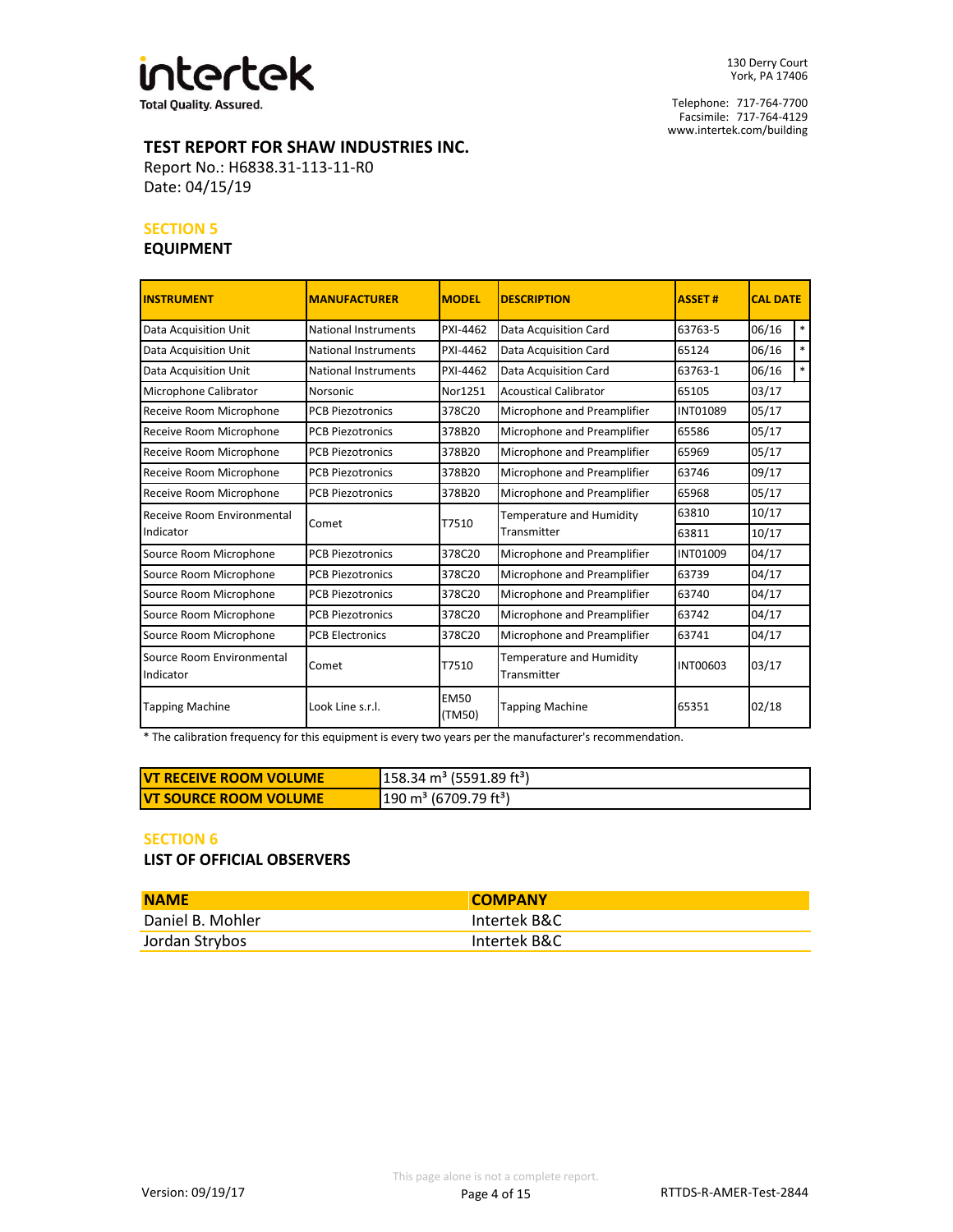

# **TEST REPORT FOR SHAW INDUSTRIES INC.**

Report No.: H6838.31-113-11-R0 Date: 04/15/19

### **TEST PROCEDURE SECTION 7**

The microphones were calibrated before conducting the tests. The air temperature and relative humidity conditions were monitored and recorded during all measurements. The average temperature and humidity of both the source and received rooms are listed in Sections 10 and 11. The maximum and minimum temperatures and humidities of the receive room from the duration of the test are listed in Sections 12 through 15.

The airborne transmission loss test was conducted in accordance with the ASTM E90 test method using the single direction method. Two background noise sound pressure level and five sound absorption measurements were conducted at each of five microphone positions. Two sound pressure level measurements were made simultaneously in both rooms, at each of five microphone positions.

The impact sound transmission test was conducted in accordance with the ASTM E492 test method. Two background noise sound pressure level, two sound pressure level measurements with the tapping machine operating at each position specified by ASTM E492, and five sound absorption measurements were conducted at each of five microphone positions.

The delta impact insulation test was conducted in accordance with ASTM E2179 test method. In addition to the impact sound transmission test, two sound pressure level measurements with the tapping machine operating at each position specified by ASTM E492 with only the concrete slab installed were conducted at each of five microphone positions.

Detailed test procedures, data for flanking limit tests, repeatability measurements, and reference specimen tests are available upon request.

# **SECTION 8**

## **TEST CALCULATIONS**

The STC (Sound Transmission Class), IIC (Impact Insulation Class), and ΔIIC (Delta Impact Insulation Class) ratings were calculated in accordance with ASTM E413, ASTM E989, and ASTM E2179, respectively.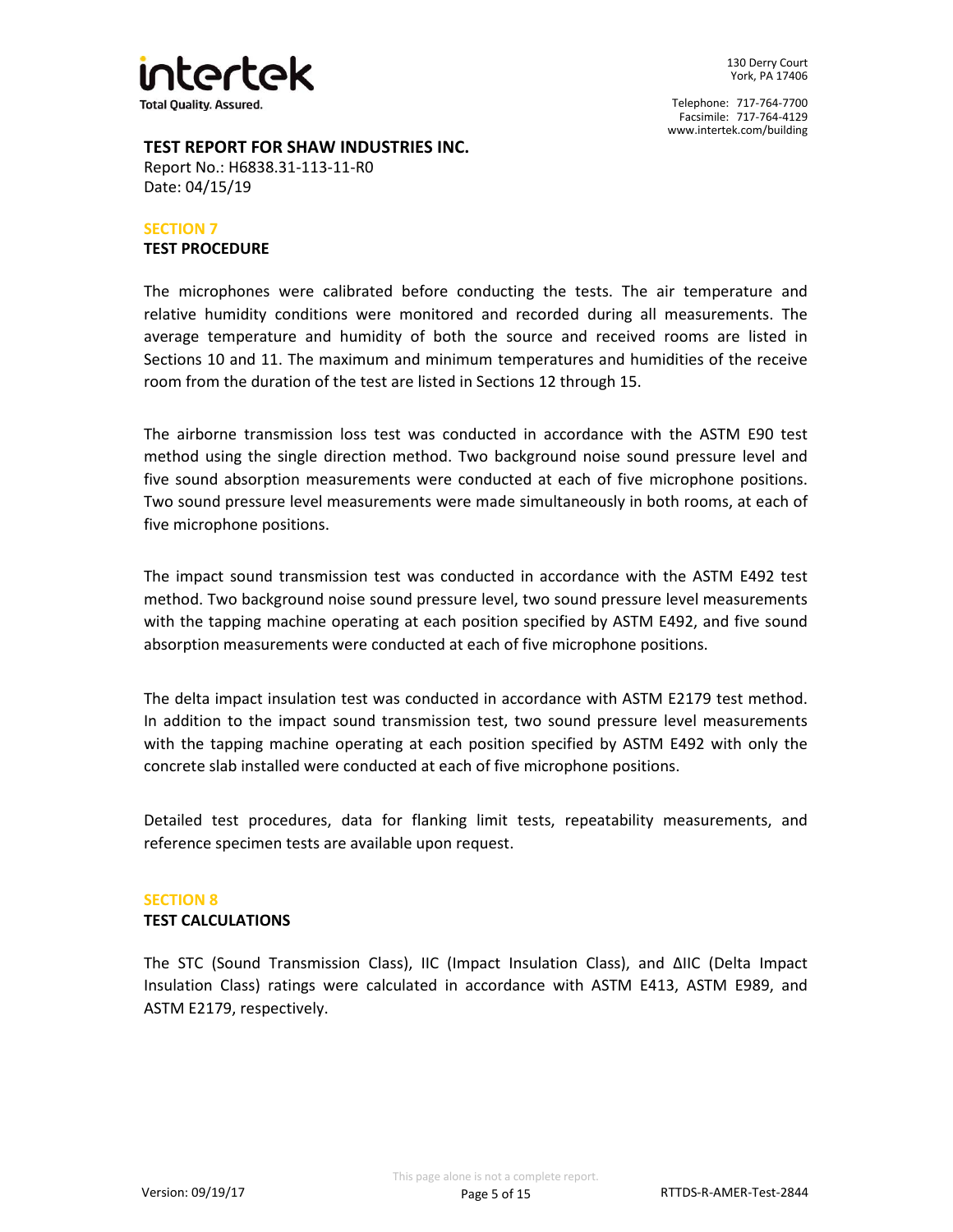

# **TEST REPORT FOR SHAW INDUSTRIES INC.**

Report No.: H6838.31-113-11-R0 Date: 04/15/19

### **SECTION 9**

# **TEST SPECIMEN DESCRIPTION**

| <b>MATERIAL</b>       | <b>Dimensions</b><br>(mm/inch) | <b>Thickness</b><br>(mm/inch)                                                   | <b>IMANUFACTURER AND</b><br><b>SERIES</b> | <b>QUANTITY</b>                                 | <b>AVERAGE</b><br><b>WEIGHT</b>           |  |  |
|-----------------------|--------------------------------|---------------------------------------------------------------------------------|-------------------------------------------|-------------------------------------------------|-------------------------------------------|--|--|
| Luxury Vinyl<br>Plank | 610.1 by 469.9<br>24 by 18.5   | 5.5/0.22                                                                        | USF COREtec <sup>®</sup> XRC-1            | $10.98 \text{ m}^2$<br>$118.19$ ft <sup>2</sup> | $8.1 \text{ kg/m}^2$<br>1.66 $lb/ft^2$    |  |  |
|                       | Note: Loose laid               |                                                                                 |                                           |                                                 |                                           |  |  |
| Concrete Slab         | 3023 by 3632<br>119 by 143     | 203.2 / 8                                                                       | N/A                                       | $10.98 \text{ m}^2$<br>$118.19$ ft <sup>2</sup> | 488.24 kg/m <sup>2</sup><br>100 $lb/ft^2$ |  |  |
|                       |                                | Note: The concrete slab was installed in a test frame flush to the source room. |                                           |                                                 |                                           |  |  |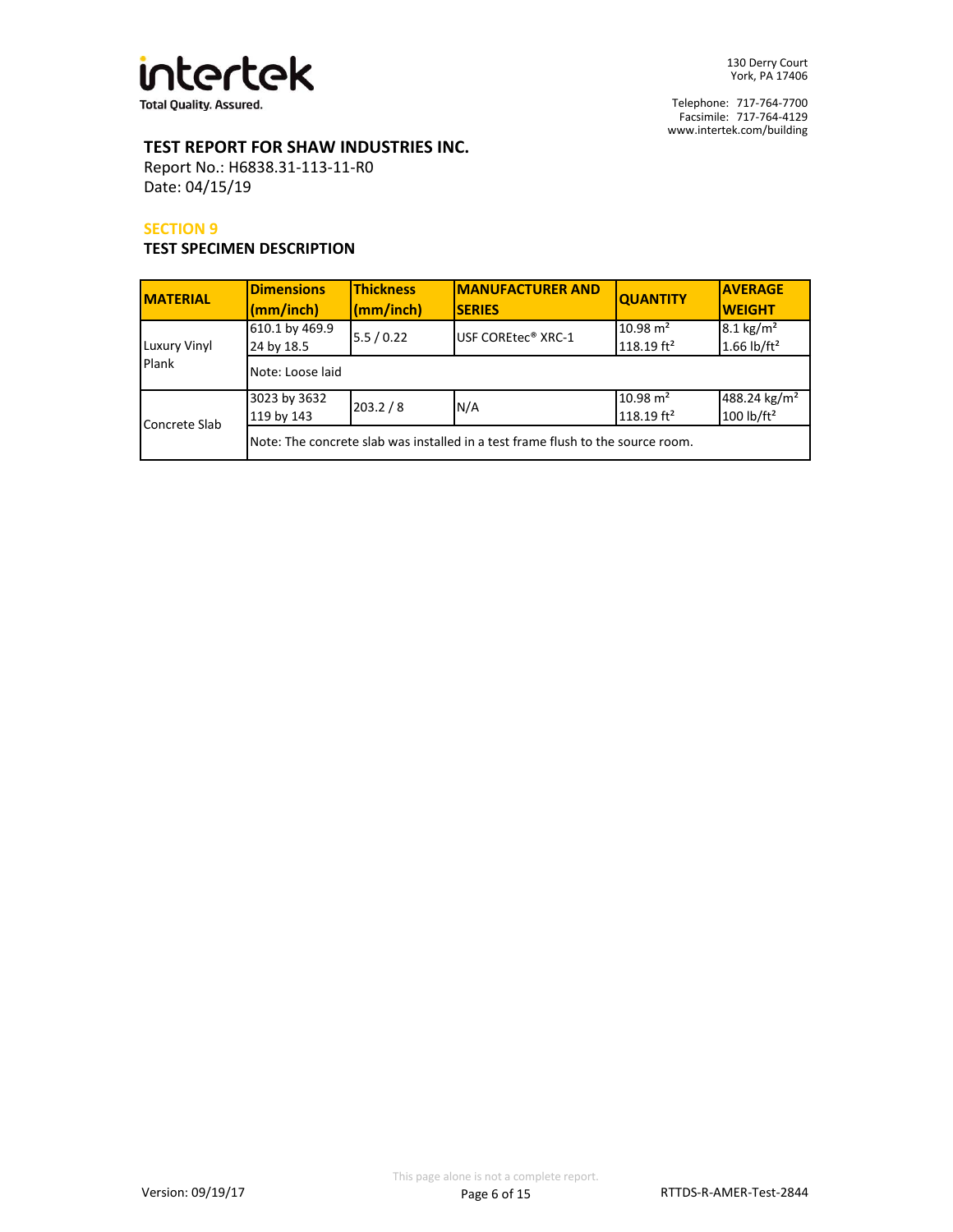

# **TEST REPORT FOR SHAW INDUSTRIES INC.**

Report No.: H6838.31-113-11-R0 Date: 04/15/19

## **SECTION 10**

**TEST RESULTS - AIRBORNE SOUND TRANSMISSION LOSS**

| <b>ACCREDITED®</b>    |
|-----------------------|
| Testing<br>Laboratory |

|                                                                              | <b>ACCREDITED</b> |                                                                         |  |                                                        |  |  |
|------------------------------------------------------------------------------|-------------------|-------------------------------------------------------------------------|--|--------------------------------------------------------|--|--|
| H6838.10                                                                     |                   |                                                                         |  | Testing                                                |  |  |
|                                                                              | Laboratory        |                                                                         |  |                                                        |  |  |
| 5.5 mm (0.22") USF COREtec® XRC-1 Luxury Vinyl Plank, 203.2 mm (8") Concrete |                   |                                                                         |  |                                                        |  |  |
| Slab                                                                         |                   |                                                                         |  |                                                        |  |  |
|                                                                              |                   |                                                                         |  |                                                        |  |  |
|                                                                              |                   |                                                                         |  |                                                        |  |  |
| $10.98 \text{ m}^2$                                                          |                   |                                                                         |  | 19.1°C (66.3°F)                                        |  |  |
| <b>DBM</b>                                                                   |                   | 41%                                                                     |  | 41%                                                    |  |  |
|                                                                              |                   | Shaw Industries Inc.<br><b>Receive Temp.</b><br><b>Receive Humidity</b> |  | 20.6°C (69.1°F) Source Temp.<br><b>Source Humidity</b> |  |  |

| <b>FREQ</b>          | <b>BACKGROUND</b> | <b>ABSORPTION</b>          | <b>SOURCE</b> | <b>RECEIVE</b> | <b>SPECIMEN</b> | 95%                           | <b>NUMBER</b>       |
|----------------------|-------------------|----------------------------|---------------|----------------|-----------------|-------------------------------|---------------------|
|                      | <b>SPL</b>        |                            | <b>SPL</b>    | <b>SPL</b>     | lτι             | <b>CONFIDENCE</b>             | <b>OF</b>           |
| (Hz)                 | (dB)              | m <sup>2</sup>             | (dB)          | (dB)           | (dB)            | <b>LIMIT</b>                  | <b>DEFICIENCIES</b> |
| 50                   | 42.8              | 26.5                       | 103           | 64             | 35              | 4.1                           |                     |
| 63                   | 38.8              | 32.7                       | 101           | 64             | 32              | 4.9                           |                     |
| 80                   | 40.0              | 17.9                       | 109           | 68             | 38              | 4.7                           |                     |
| 100                  | 35.4              | 14.2                       | 105           | 67             | 37              | 2.3                           |                     |
| 125                  | 31.0              | 10.2                       | 104           | 67             | 37              | 1.9                           | 0                   |
| 160                  | 28.6              | 10.1                       | 108           | 73             | 35              | 2.0                           | 5                   |
| 200                  | 23.8              | 10.2                       | 106           | 64             | 42              | 1.3                           | 1                   |
| 250                  | 22.2              | 9.9                        | 105           | 61             | 45              | 0.9                           | $\mathbf{1}$        |
| 315                  | 23.5              | 9.7                        | 107           | 63             | 45              | 0.8                           | 4                   |
| 400                  | 19.6              | 8.5                        | 105           | 59             | 47              | 0.6                           | 5                   |
| 500                  | 21.5              | 7.6                        | 103           | 59             | 46              | 0.7                           | 7                   |
| 630                  | 23.5              | 7.1                        | 104           | 55             | 51              | 0.7                           | 3                   |
| 800                  | 21.5              | 6.9                        | 104           | 52             | 54              | 0.6                           | 1                   |
| 1000                 | 19.7              | 6.9                        | 105           | 46             | 61              | 0.5                           | 0                   |
| 1250                 | 16.7              | 7.0                        | 104           | 42             | 65              | 0.4                           | 0                   |
| 1600                 | 13.8              | 7.2                        | 105           | 41             | 66              | 0.4                           | 0                   |
| 2000                 | 12.5              | 8.1                        | 104           | 39             | 66              | 0.4                           | 0                   |
| 2500                 | 10.2              | 9.1                        | 102           | 37             | 66              | 0.2                           | 0                   |
| 3150                 | 10.0              | 10.4                       | 103           | 33             | 70              | 0.3                           | 0                   |
| 4000                 | 10.4              | 12.3                       | 103           | 31             | 72              | 0.4                           | 0                   |
| 5000                 | 9.7               | 14.9                       | 103           | 27             | 74              | 0.5                           |                     |
| 6300                 | 9.0               | 19.7                       | 97            | 16             | 78              | 0.5                           |                     |
| 8000                 | 9.2               | 26.9                       | 96            | 11             | 81              | 0.6                           |                     |
| 10000                | 8.8               | 32.9                       | 91            | 6              | 79              | 0.4                           |                     |
| <b>STC Rating 53</b> |                   | (Sound Transmission Class) |               |                |                 | <b>Sum of Deficiencies 27</b> |                     |

*Notes:* 

*1) Receive Room levels less than 5 dB above the Background levels are highlighted in yellow.*

*2) Specimen TL levels listed in red are potentially limited by the laboratory flanking limit.*

*3) Specimen TL levels listed in blue indicate the lower limit of the transmission loss.*

*4) Specimen TL levels listed in green indicate that there has been a filler wall correction applied*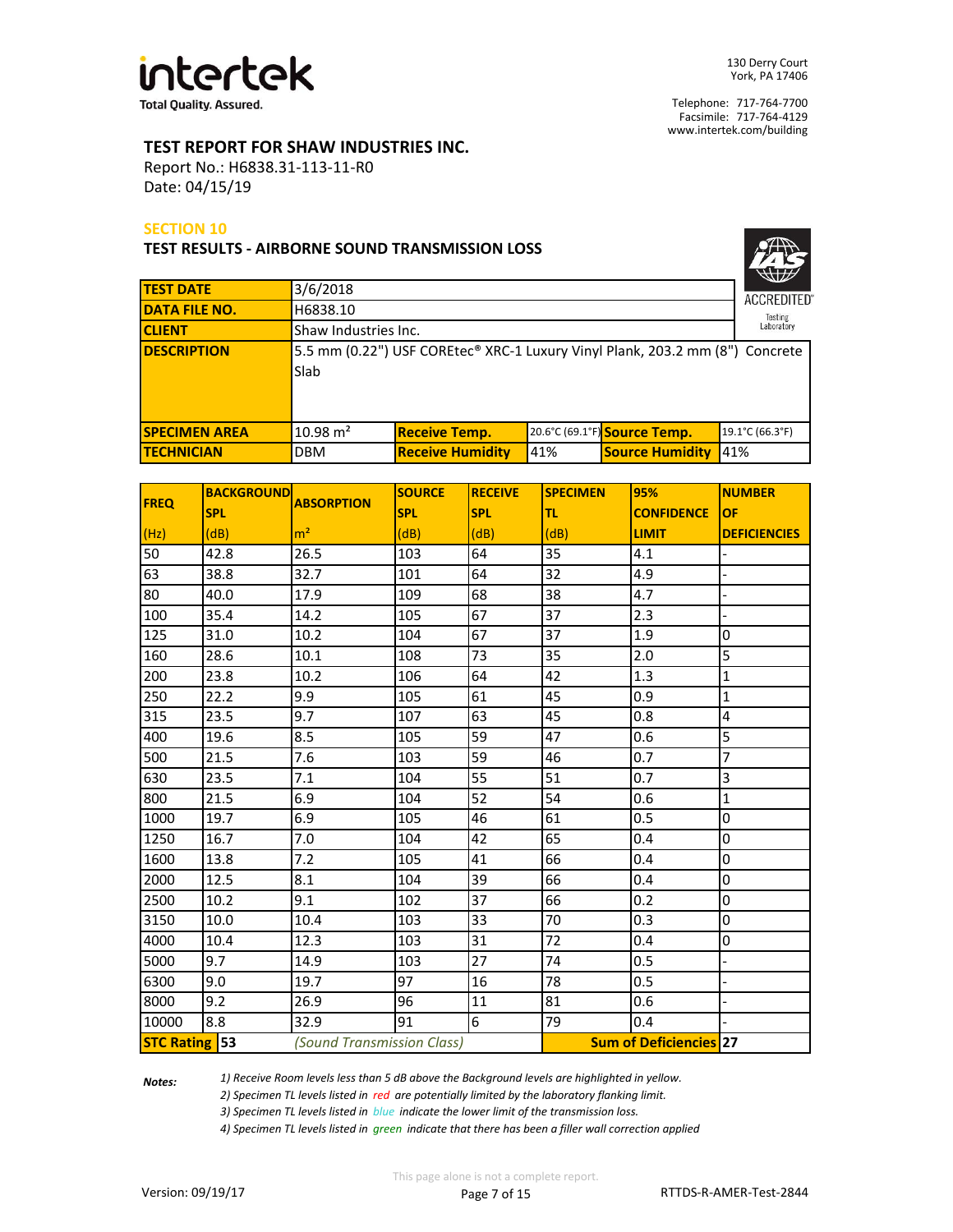

# **TEST REPORT FOR SHAW INDUSTRIES INC.**

Report No.: H6838.31-113-11-R0 Date: 04/15/19

## **SECTION 11**

| <b>TEST RESULTS - AIRBORNE SOUND TRANSMISSION LOSS GRAPH</b> |                      |                                                                              |     |                              |                       |  |  |  |
|--------------------------------------------------------------|----------------------|------------------------------------------------------------------------------|-----|------------------------------|-----------------------|--|--|--|
| <b>TEST DATE</b>                                             | 3/6/2018             |                                                                              |     |                              | <b>ACCREDITED</b>     |  |  |  |
| <b>DATA FILE NO.</b>                                         | H6838.10             |                                                                              |     |                              |                       |  |  |  |
| <b>CLIENT</b>                                                | Shaw Industries Inc. |                                                                              |     |                              | Testing<br>Laboratory |  |  |  |
| <b>DESCRIPTION</b>                                           | Slab                 | 5.5 mm (0.22") USF COREtec® XRC-1 Luxury Vinyl Plank, 203.2 mm (8") Concrete |     |                              |                       |  |  |  |
| <b>SPECIMEN AREA</b>                                         | $10.98 \text{ m}^2$  | <b>Receive Temp.</b>                                                         |     | 20.6°C (69.1°F) Source Temp. | 19.1°C (66.3°F)       |  |  |  |
| <b>TECHNICIAN</b>                                            | <b>DBM</b>           | <b>Receive Humidity</b>                                                      | 41% | <b>Source Humidity</b>       | 41%                   |  |  |  |

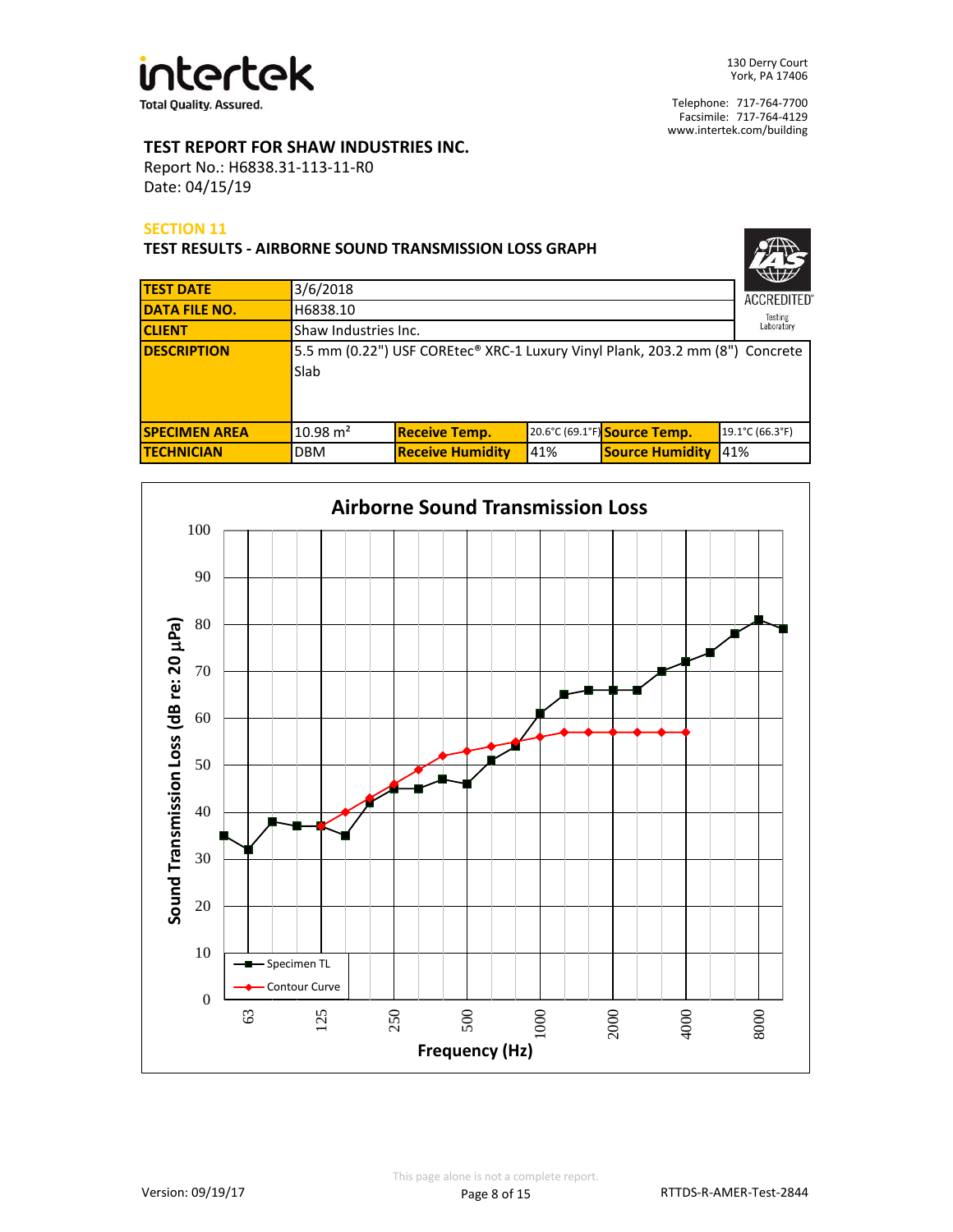

 $\sqrt{2}$ 

Facsimile: 717-764-4129 Telephone: 717-764-7700 www.intertek.com/building

# **TEST REPORT FOR SHAW INDUSTRIES INC.**

Report No.: H6838.31-113-11-R0 Date: 04/15/19

## **SECTION 12**

**TEST RESULTS - IMPACT SOUND TRANSMISSION**

|                      | Slab                                                                         |                    |
|----------------------|------------------------------------------------------------------------------|--------------------|
|                      |                                                                              |                    |
| <b>DESCRIPTION</b>   | 5.5 mm (0.22") USF COREtec® XRC-1 Luxury Vinyl Plank, 203.2 mm (8") Concrete |                    |
| <b>CLIENT</b>        | Shaw Industries Inc.                                                         | Laboratory         |
| <b>DATA FILE NO.</b> | H6838.10                                                                     | Testing            |
| <b>TEST DATE</b>     | 3/6/2018                                                                     | <b>ACCREDITED®</b> |

| <b>FREQ</b>       | <b>BACKGROUND</b> | <b>ABSORPTION</b>         | <b>NORMALIZED IMPACT SPL</b> | 95%                           | <b>NUMBER</b>       |
|-------------------|-------------------|---------------------------|------------------------------|-------------------------------|---------------------|
|                   | <b>SPL</b>        |                           |                              | <b>CONFIDENCE</b>             | <b>OF</b>           |
| (Hz)              | (dB)              | m <sup>2</sup>            | (dB)                         | <b>LIMIT</b>                  | <b>DEFICIENCIES</b> |
| 50                | 44.0              | 30.5                      | 57                           | 3.1                           |                     |
| 63                | 44.6              | 27.4                      | 54                           | 3.1                           |                     |
| 80                | 40.8              | 17.8                      | 52                           | 1.9                           |                     |
| 100               | 34.9              | 12.6                      | 53                           | 1.2                           | 0                   |
| 125               | 33.8              | 10.1                      | 59                           | 1.8                           | 0                   |
| 160               | 29.9              | 9.1                       | 60                           | 1.2                           | $\mathbf 1$         |
| 200               | 26.1              | 9.7                       | 63                           | 1.1                           | 4                   |
| 250               | 23.0              | 10.0                      | 65                           | 0.8                           | 6                   |
| 315               | 24.1              | 9.7                       | 62                           | 0.5                           | 3                   |
| 400               | 20.6              | 8.3                       | 59                           | 0.4                           | $\mathbf 1$         |
| 500               | 22.7              | 7.6                       | 60                           | 0.6                           | $\overline{3}$      |
| 630               | 23.2              | 7.0                       | 57                           | 0.4                           | $\mathbf 1$         |
| 800               | 22.9              | 7.1                       | 59                           | 0.6                           | 4                   |
| 1000              | 21.4              | 7.0                       | 56                           | 0.5                           | $\overline{2}$      |
| 1250              | 17.2              | 7.0                       | 51                           | 0.4                           | 0                   |
| 1600              | 14.4              | 7.2                       | 44                           | 0.5                           | 0                   |
| 2000              | 12.7              | 8.1                       | 37                           | 0.4                           | 0                   |
| 2500              | 10.4              | 9.1                       | 36                           | 0.4                           | 0                   |
| 3150              | 10.0              | 10.6                      | 31                           | 0.7                           | 0                   |
| 4000              | 10.2              | 12.2                      | 25                           | 1.0                           |                     |
| 5000              | 9.6               | 15.0                      | 21                           | 1.0                           |                     |
| 6300              | 9.0               | 19.8                      | 16                           | 1.0                           |                     |
| 8000              | 9.1               | 26.8                      | 13                           | 1.1                           |                     |
| 10000             | 8.8               | 33.1                      | 15                           | 1.4                           |                     |
| <b>IIC Rating</b> | 53                | (Impact Insulation Class) |                              | <b>Sum of Deficiencies 25</b> |                     |

*Notes: Receive Room levels less than 5 dB above the Background levels are highlighted in yellow.*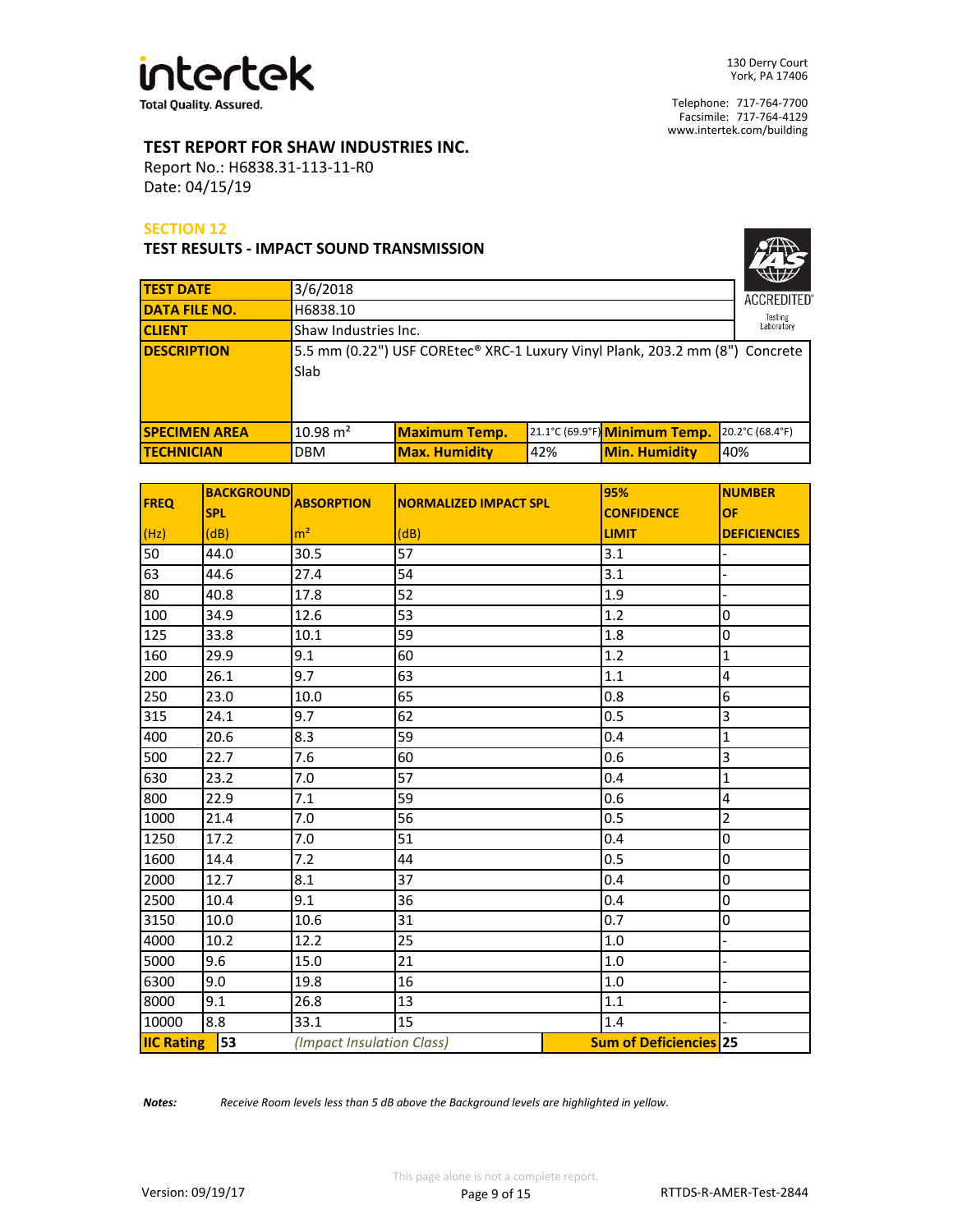

# **TEST REPORT FOR SHAW INDUSTRIES INC.**

Report No.: H6838.31-113-11-R0 Date: 04/15/19

## **SECTION 13**

| <b>TEST RESULTS - IMPACT SOUND TRANSMISSION GRAPH</b> |                                                                                      |                                    |     |                               |                   |  |
|-------------------------------------------------------|--------------------------------------------------------------------------------------|------------------------------------|-----|-------------------------------|-------------------|--|
| <b>TEST DATE</b>                                      | 3/6/2018                                                                             |                                    |     |                               | <b>ACCREDITED</b> |  |
| <b>DATA FILE NO.</b>                                  | H6838.10                                                                             |                                    |     |                               | Testing           |  |
| <b>CLIENT</b>                                         |                                                                                      | Laboratory<br>Shaw Industries Inc. |     |                               |                   |  |
| <b>DESCRIPTION</b>                                    | 5.5 mm (0.22") USF COREtec® XRC-1 Luxury Vinyl Plank, 203.2 mm (8") Concrete<br>Slab |                                    |     |                               |                   |  |
| <b>SPECIMEN AREA</b>                                  | $10.98 \text{ m}^2$                                                                  | <b>Maximum Temp.</b>               |     | 21.1°C (69.9°F) Minimum Temp. | 20.2°C (68.4°F)   |  |
| <b>TECHNICIAN</b>                                     | <b>DBM</b>                                                                           | <b>Max. Humidity</b>               | 42% | <b>Min. Humidity</b>          | 40%               |  |

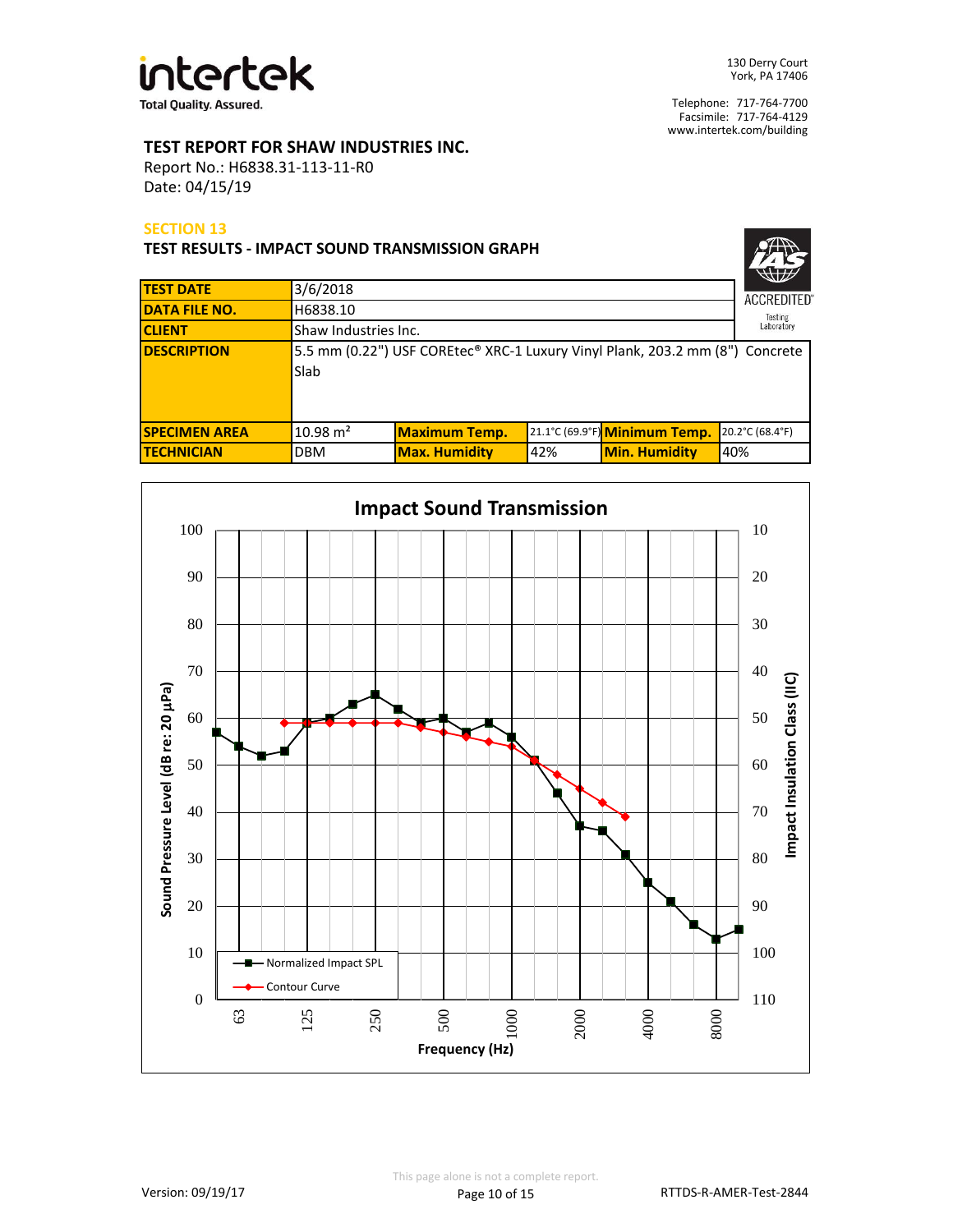

# **TEST REPORT FOR SHAW INDUSTRIES INC.**

Report No.: H6838.31-113-11-R0 Date: 04/15/19

### **SECTION 14**

### **TEST RESULTS - DELTA IMPACT INSULATION**

| <b>ACCREDITED®</b>    |
|-----------------------|
| Testing<br>Laboratory |

| <b>TEST DATE</b>     | 3/6/2018            |                                                                                   |     |                               | <b>ACCREDITED</b> |  |
|----------------------|---------------------|-----------------------------------------------------------------------------------|-----|-------------------------------|-------------------|--|
| <b>DATA FILE NO.</b> | H6838.10            |                                                                                   |     |                               |                   |  |
| <b>CLIENT</b>        |                     | Shaw Industries Inc.                                                              |     |                               |                   |  |
| <b>IDESCRIPTION</b>  |                     | 5.5 mm (0.22") USF COREtec® XRC-1 Luxury Vinyl Plank, 203.2 mm (8") Concrete Slab |     |                               |                   |  |
| <b>SPECIMEN AREA</b> | $10.98 \text{ m}^2$ | <b>Maximum Temp.</b>                                                              |     | 21.1°C (69.9°F) Minimum Temp. | 20.2°C (68.4°F)   |  |
| <b>ITECHNICIAN</b>   | <b>DBM</b>          | <b>Max. Humidity</b>                                                              | 42% | <b>Min. Humidity</b>          | 40%               |  |

| <b>FREQ</b>                                       | <b>BACKGROUND</b> | <b>ABSORPTION</b> | <b>NORMALIZED</b> | 95%          | <b>NORMALIZED</b>             | 95%          | <b>RESULT</b>      | <b>NUMBER</b>   |
|---------------------------------------------------|-------------------|-------------------|-------------------|--------------|-------------------------------|--------------|--------------------|-----------------|
|                                                   | <b>SPL</b>        |                   | <b>IMPACT SPL</b> | <b>CONF</b>  | <b>IMPACT SPL</b>             | <b>CONF</b>  | <b>ARRAY</b>       | OF DEFI-        |
| (Hz)                                              | (dB)              | m <sup>2</sup>    | <b>BARE</b> (dB)  | <b>LIMIT</b> | $SPEC$ ( $dB$ )               | <b>LIMIT</b> | $L_{\text{ref,c}}$ | <b>CIENCIES</b> |
| 100                                               | 34.9              | 12.6              | 54.1              | 1.6          | 52.8                          | 1.5          | 66.0               | 3               |
| 125                                               | 33.8              | 10.1              | 60.7              | 2.6          | 59.4                          | 2.2          | 66.0               | 3               |
| 160                                               | 29.9              | 9.1               | 61.2              | 1.4          | 59.6                          | 1.5          | 66.0               | 3               |
| 200                                               | 26.1              | 9.7               | 65.3              | 1.4          | 62.7                          | 1.3          | 66.0               | 3               |
| 250                                               | 23.0              | 10.0              | 67.5              | 1.1          | 64.6                          | 1.0          | 66.0               | $\overline{3}$  |
| 315                                               | 24.1              | 9.7               | 66.5              | 0.7          | 62.5                          | 0.6          | 65.0               | $\overline{2}$  |
| 400                                               | 20.6              | 8.3               | 64.2              | 0.5          | 59.2                          | 0.5          | 65.0               | 3               |
| 500                                               | 22.7              | 7.6               | 67.6              | 0.7          | 59.6                          | 0.7          | 62.0               | $\mathbf{1}$    |
| 630                                               | 23.2              | 7.0               | 65.9              | 0.6          | 57.2                          | 0.6          | 62.0               | $\overline{2}$  |
| 800                                               | 22.9              | 7.1               | 69.2              | 0.8          | 58.7                          | 0.8          | 61.0               | $\overline{2}$  |
| 1000                                              | 21.4              | 7.0               | 69.6              | 0.4          | 56.1                          | 0.6          | 59.0               | $\overline{1}$  |
| 1250                                              | 17.2              | 7.0               | 69.8              | 0.4          | 50.8                          | 0.5          | 53.0               | $\bf{0}$        |
| 1600                                              | 14.4              | 7.2               | 71.0              | 0.5          | 44.3                          | 0.6          | 45.0               | $\mathbf 0$     |
| 2000                                              | 12.7              | 8.1               | 71.2              | 0.4          | 37.2                          | 0.5          | 38.0               | $\mathbf 0$     |
| 2500                                              | 10.4              | 9.1               | 70.6              | 0.4          | 35.7                          | 0.5          | 37.0               | $\mathbf 0$     |
| 3150                                              | 10.0              | 10.6              | 69.8              | 0.8          | 31.5                          | 0.8          | 34.0               | 0               |
| ΔIIC Rating 21<br>(Delta Impact Insulation Class) |                   |                   |                   |              | <b>Sum of Deficiencies 26</b> |              |                    |                 |

*Notes: Receive Room levels less than 5 dB above the Background levels are highlighted in yellow.*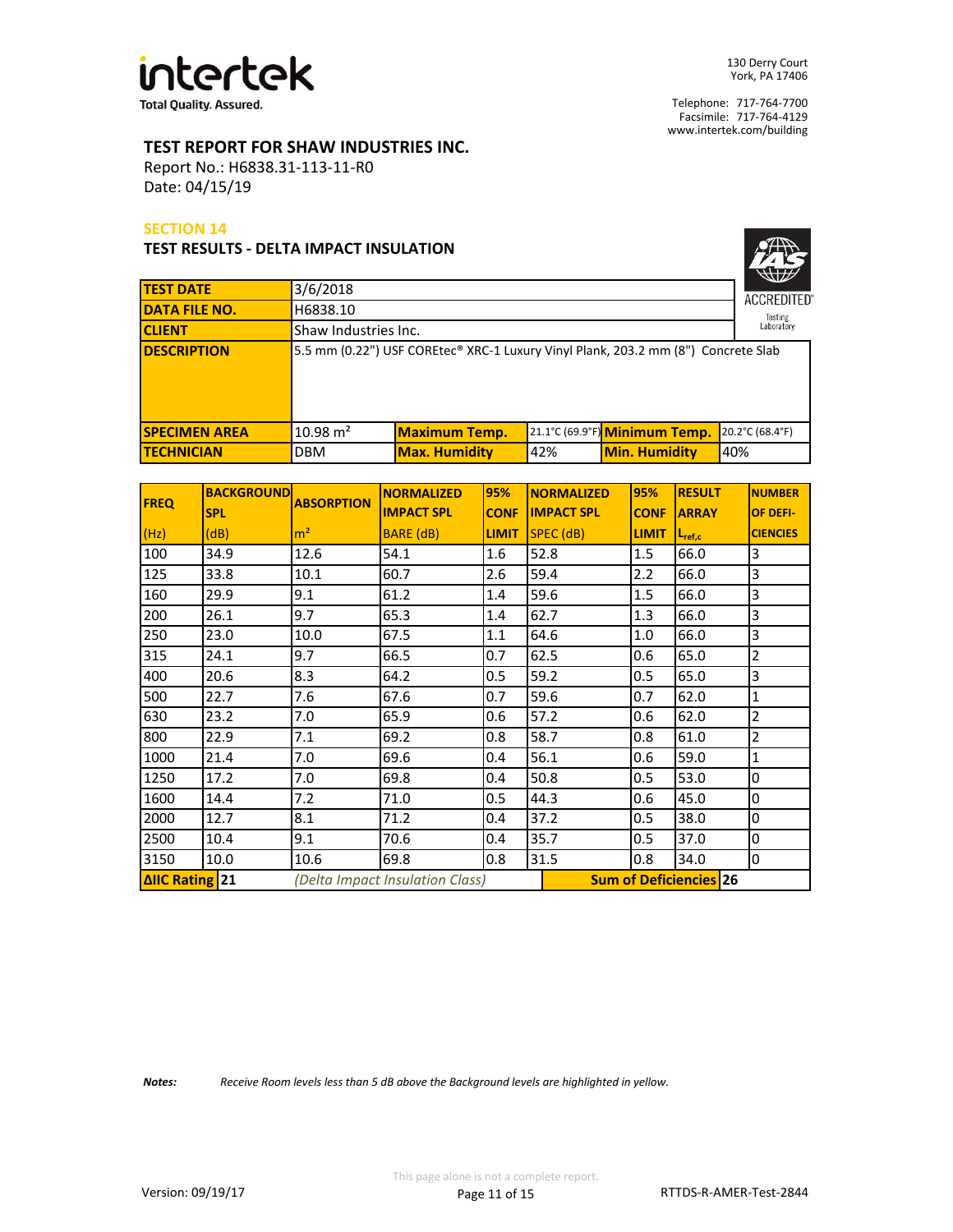

# **TEST REPORT FOR SHAW INDUSTRIES INC.**

Report No.: H6838.31-113-11-R0 Date: 04/15/19

## **SECTION 15**

**TEST RESULTS - DELTA IMPACT INSULATION GRAPH**

| <b>ACCREDITED®</b>    |
|-----------------------|
| Testing<br>Laboratory |

| <b>TEST DATE</b>     | 3/6/2018            |                                                                                   |     |                               | $\mathbf{w}$<br><b>ACCREDITED</b> |  |
|----------------------|---------------------|-----------------------------------------------------------------------------------|-----|-------------------------------|-----------------------------------|--|
| <b>DATA FILE NO.</b> | H6838.10            |                                                                                   |     |                               |                                   |  |
| <b>CLIENT</b>        |                     | Testing<br>Laboratory<br>Shaw Industries Inc.                                     |     |                               |                                   |  |
| <b>DESCRIPTION</b>   |                     | 5.5 mm (0.22") USF COREtec® XRC-1 Luxury Vinyl Plank, 203.2 mm (8") Concrete Slab |     |                               |                                   |  |
| <b>SPECIMEN AREA</b> | $10.98 \text{ m}^2$ | <b>Maximum Temp.</b>                                                              |     | 21.1°C (69.9°F) Minimum Temp. | 20.2°C (68.4°F)                   |  |
| <b>ITECHNICIAN</b>   | <b>DBM</b>          | <b>Max. Humidity</b>                                                              | 42% | <b>Min. Humidity</b>          | 40%                               |  |

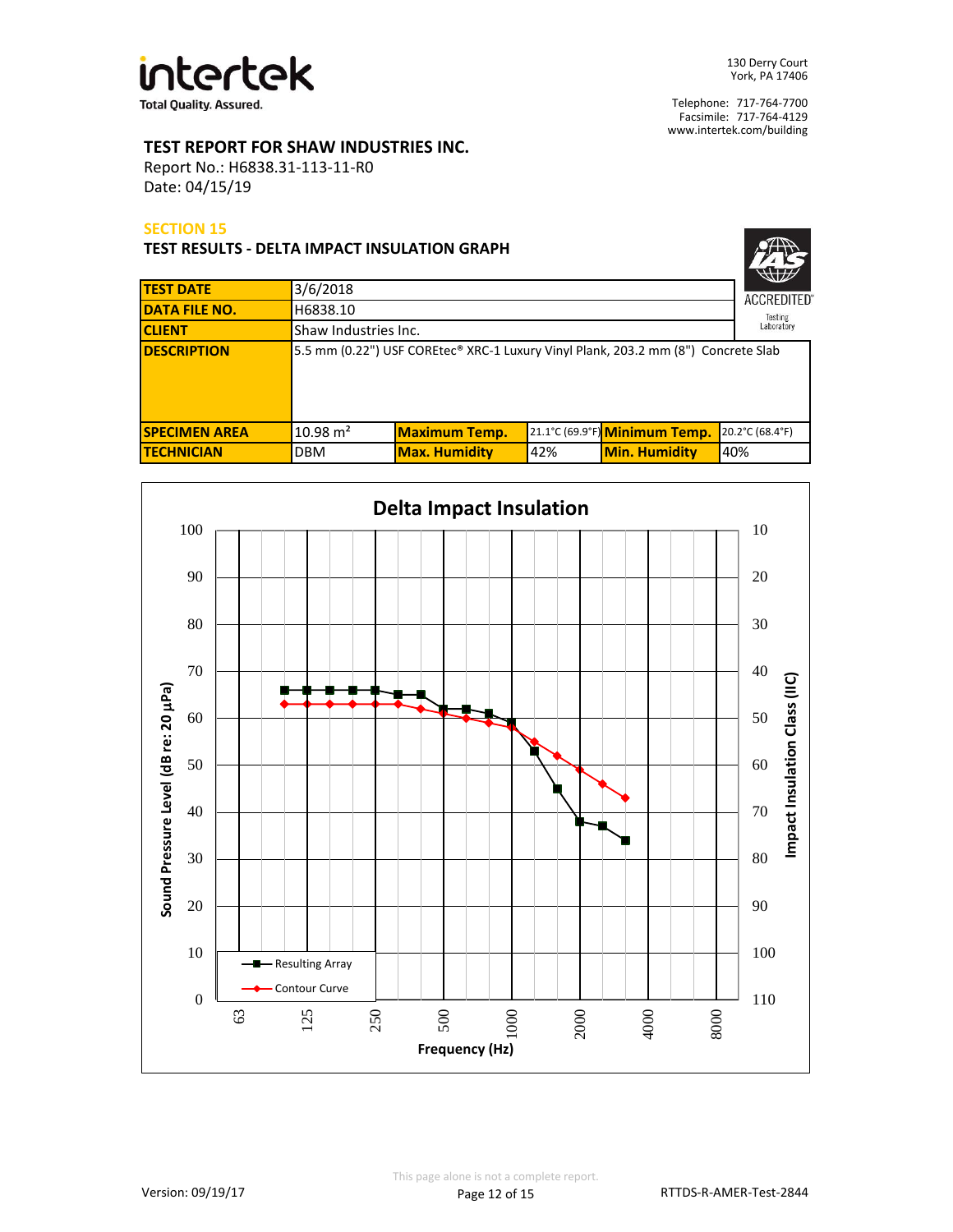

Facsimile: 717-764-4129 Telephone: 717-764-7700 www.intertek.com/building

# **TEST REPORT FOR SHAW INDUSTRIES INC.**

Report No.: H6838.31-113-11-R0 Date: 04/15/19

# **SECTION 16**

**PHOTOGRAPHS**



**Close-Up of Test Specimen Photo No. 1**



**Photo No. 2 Receive Room View of Test Specimen Installation**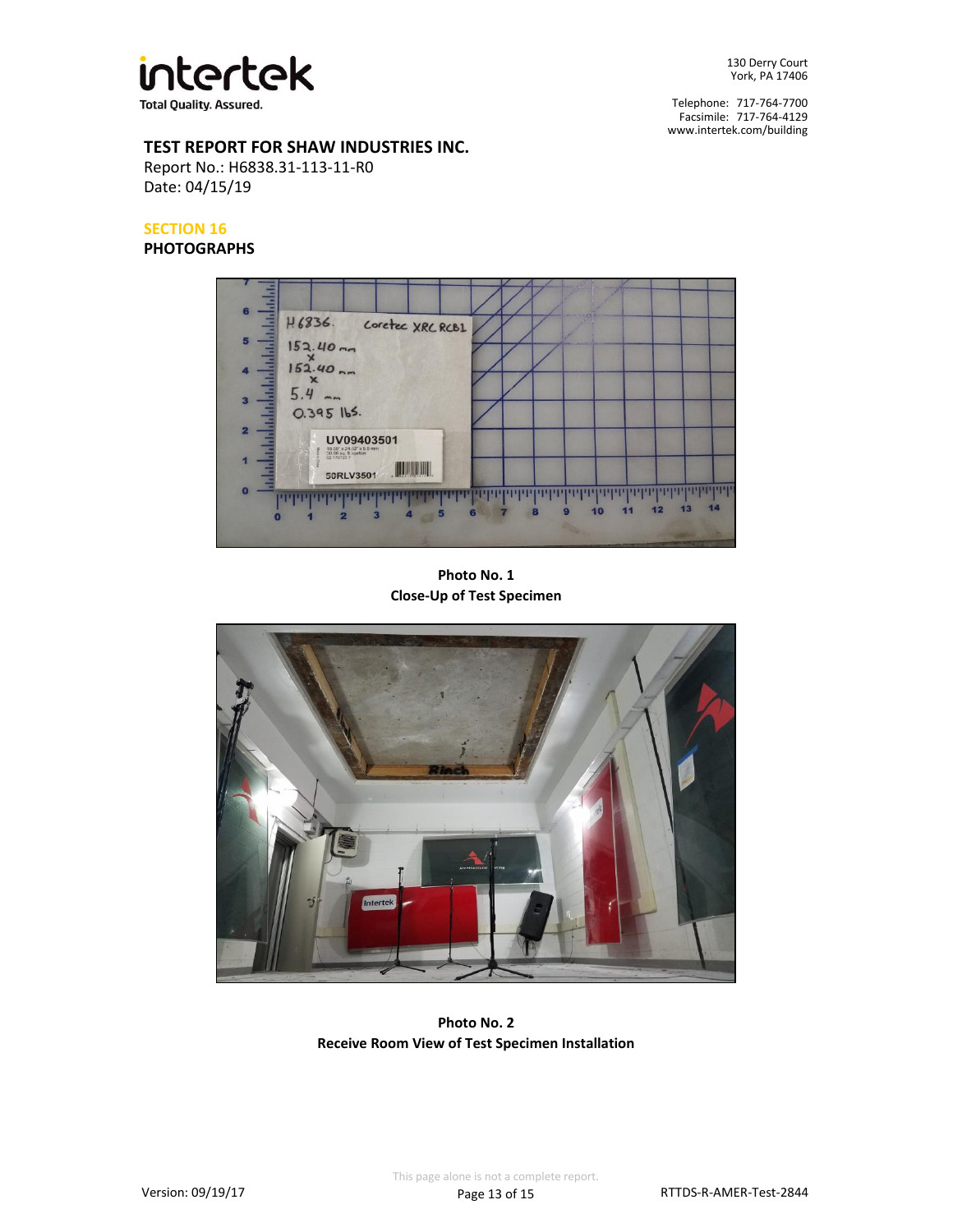

Facsimile: 717-764-4129 Telephone: 717-764-7700 www.intertek.com/building

# **TEST REPORT FOR SHAW INDUSTRIES INC.**

Report No.: H6838.31-113-11-R0 Date: 04/15/19

**SECTION 17**

**DRAWING**



2-Concrete Slab 1-Floor Topping